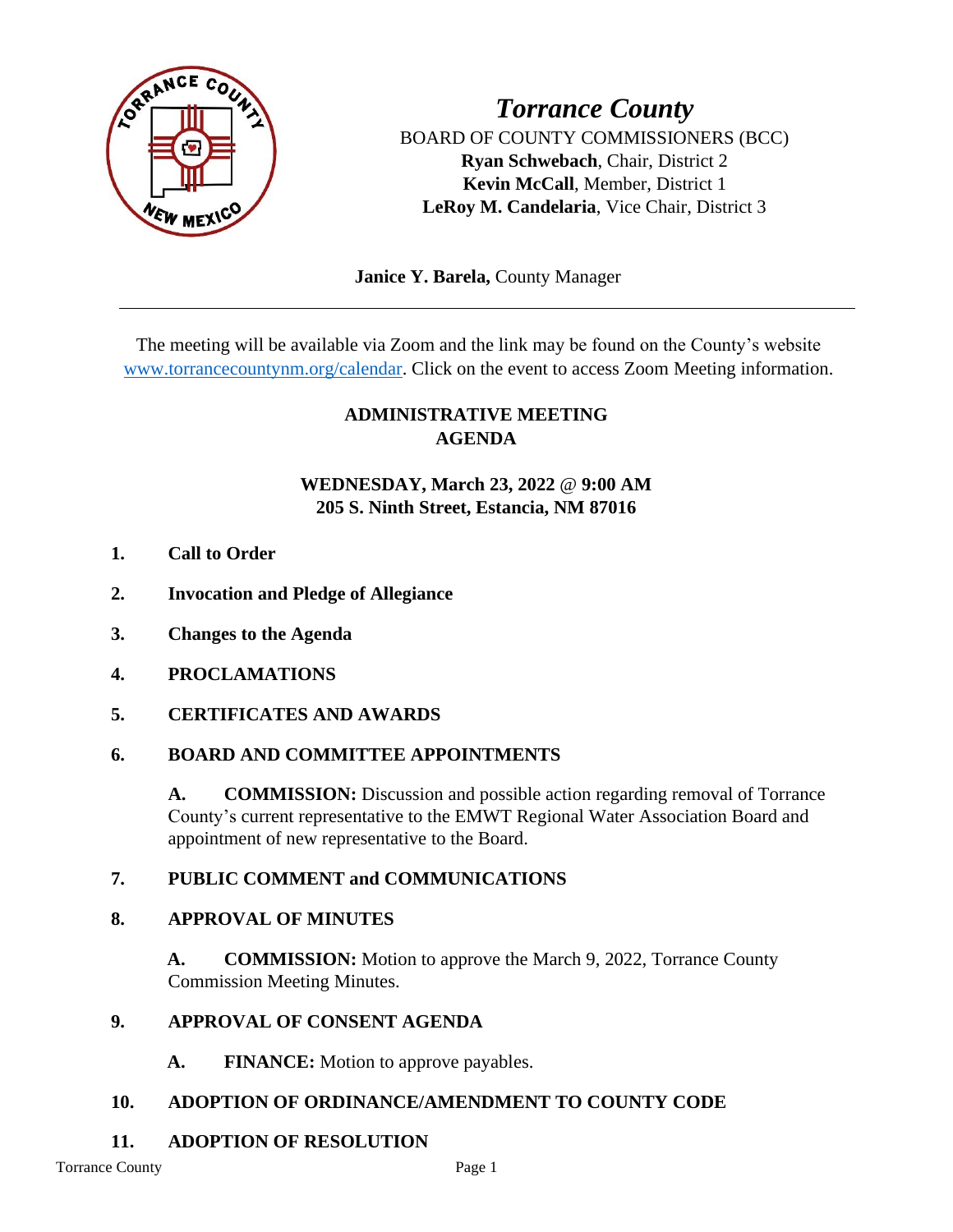**A. ROAD:** Motion to approve Resolution 2022-, Approval and submittal of the Annual Certified Torrance County maintained Mileage Report pursuant to New Mexico Statutes 67-3-28.3, due by April 1, 2022.

**B. MANAGER:** Motion to approve Resolution 2022-\_\_\_, Restructuring of the Torrance County Fair Board membership and a paid administrative support position.

**C. FIRE:** Motion to approve Resolution 2022-\_\_\_, Changing the probationary period of Fire Protection positions from six (6) months to one (1) year.

### **12. APPROVALS**

**A. FIRE:** Presentation, discussion and possible action regarding proposed Fire Plan including, but limited to, hiring personnel. (Chief Dirks)

**B. FIRE:** Motion to approve the 2021 Volunteer Firefighters Annual Reporting for District 1 (Duran) VFD. (Chief Dirks)

**C. FAIR BOARD:** Discussion and possible approval to move ahead with site plan and engineering assessment of fairgrounds. (Marcie Wallin, Chair)

**D. FAIR BOARD:** Discussion and possible action regarding a carnival at the County Fair. (Marcie Wallin, Chair)

**E. MANAGER:** Discussion and possible action regarding the East Torrance Soil and Water Conservation District's placement of a community garden at the Torrance County Fairgrounds. (Joe Everett, Board Member)

**F. GRANTS:** Motion to approve the use of funds from the State and Local Fiscal Recovery Funds/American Rescue Plan Act (SLFRF/ARPA) to cover grants management costs of wages and benefits of Torrance County employees who are required to complete SLFRF/ARPA management tasks.

**G. CLERK:** Motion to approve invoice for Automated Election Systems for equipment and supplies used for the 2021 Real Local Election.

**H. CLERK:** Motion to approve invoice to the Independent Newspaper for ads that were run during the 2021 Real Local Election.

**I. COMMISSION:** Discussion and possible action regarding repurposing of the Emergency Management Building into a Youth Center/Community Center.

### **13. DISCUSSION**

**A. MANAGER:** Estancia Valley Economic Development Association (EVEDA) Annual Update. (Myra Pancrazio, Executive Director)